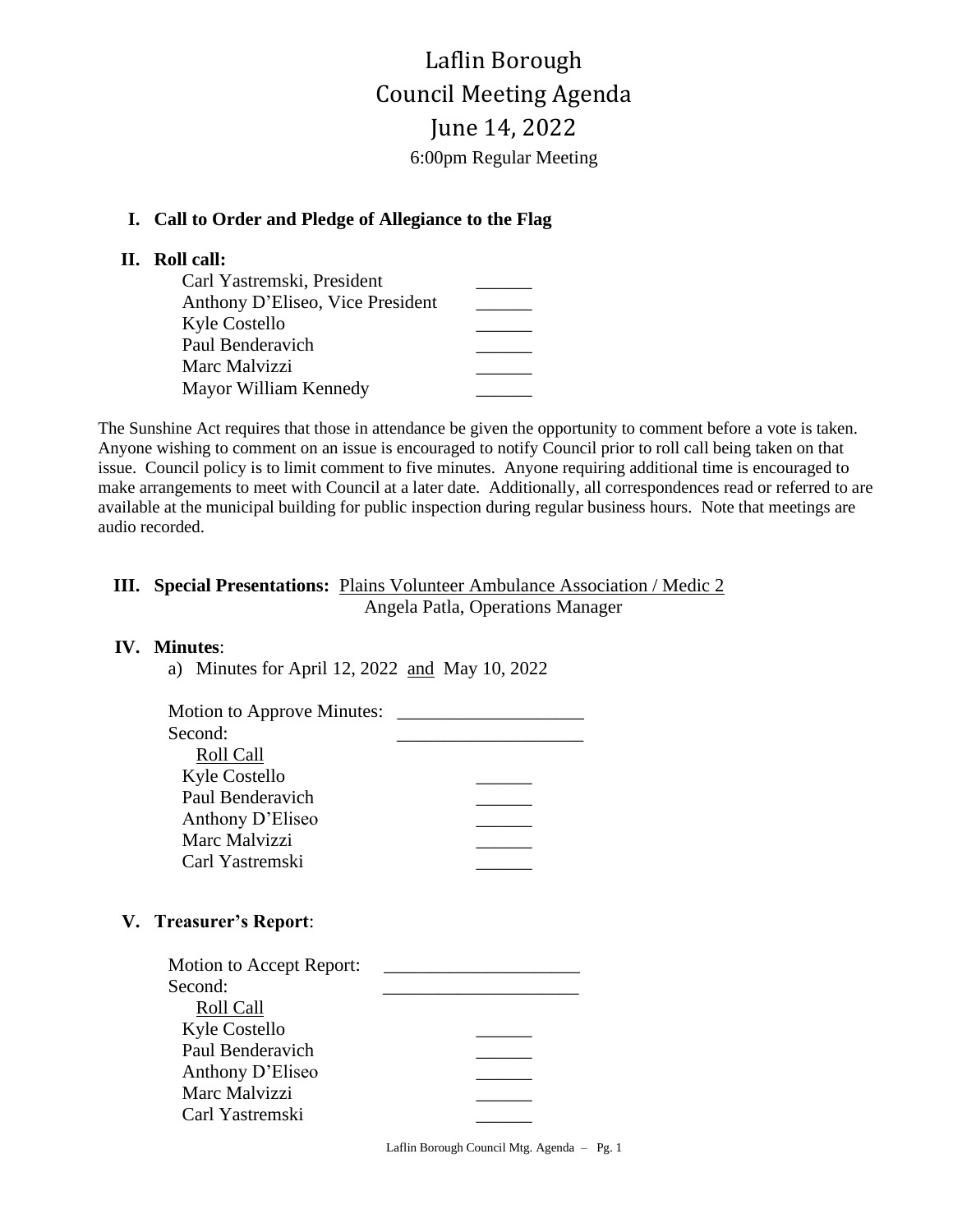# **VI. Approval of Bills:**

| Motion to Approve Bills: |  |
|--------------------------|--|
| Second:                  |  |
| Roll Call:               |  |
| Kyle Costello            |  |
| Paul Benderavich         |  |
| Anthony D'Eliseo         |  |
| Marc Malvizzi            |  |
| Carl Yastremski          |  |
|                          |  |

# **VII. Correspondences: (**sent via e-mail)

### **VIII. Reports:**

- a) Fire / PSP Police (reports emailed) d) Mayor's Report
- b) Borough Manager Report e) Grant Report
- -

c) MS4 Stormwater Report

| <b>Motion to Accept Reports:</b> |  |
|----------------------------------|--|
| Second:                          |  |
| Roll Call:                       |  |
| Kyle Costello                    |  |
| Paul Benderavich                 |  |
| Anthony D'Eliseo                 |  |
| Marc Malvizzi                    |  |
| Carl Yastremski                  |  |
|                                  |  |

### **IX. Unfinished Business:**

| A) LSA Grant Project Submission for 2022/2023 - |
|-------------------------------------------------|
| need resolution for August approval             |

| Motion to Approve: _ |  |
|----------------------|--|
| Second:              |  |
| Roll Call:           |  |
| Kyle Costello        |  |
| Paul Benderavich     |  |
| Anthony D'Eliseo     |  |
| Marc Malvizzi        |  |
| Carl Yastremski      |  |

B) Emergency Operations Plan (EOP) Updates –

| Motion to Approve: |  |
|--------------------|--|
| Second:            |  |
| Roll Call:         |  |
| Kyle Costello      |  |
| Paul Benderavich   |  |
| Anthony D'Eliseo   |  |
| Marc Malvizzi      |  |
| Carl Yastremski    |  |
|                    |  |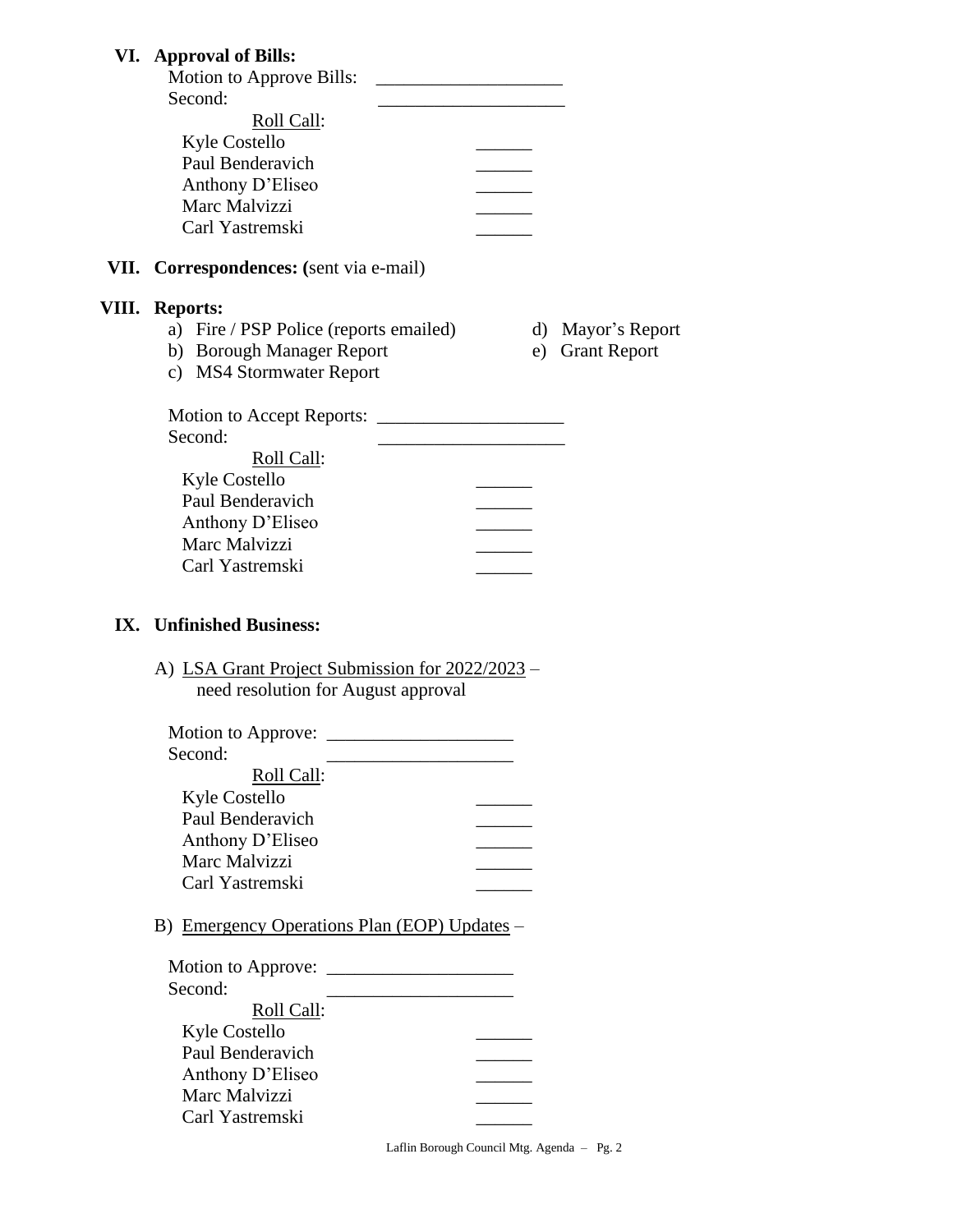C) Finalize & Advertise Bid Specifications for Inkerman Road Project(s) – included in 2022 Laflin Borough Operating Budget & LSA Grant Funding request change of scope for New LSA Grant Award \$175,000.00 for Inkerman Road

| Motion to Approve: _____ | Motion to Approve:   |
|--------------------------|----------------------|
| Second:                  | Second:              |
| Roll Call:               | Roll Call:           |
| <b>Kyle Costello</b>     | <b>Kyle Costello</b> |
| Paul Benderavich         | Paul Benderavich     |
| Anthony D'Eliseo         | Anthony D'Eliseo     |
| Marc Malvizzi            | Marc Malvizzi        |
| Carl Yastremski          | Carl Yastremski      |

#### **X. New Business:**

A) Hire 2022 Summer Camp Counselor  $(3<sup>rd</sup>)$  – Sara Zydallas

| <b>Motion to Hire:</b> |  |
|------------------------|--|
| Second:                |  |
| Roll Call:             |  |
| Kyle Costello          |  |
| Paul Benderavich       |  |
| Anthony D'Eliseo       |  |
| Marc Malvizzi          |  |
| Carl Yastremski        |  |

B) Creekside Community Park Playground and Ballfield / Walking Track Tree Work – Tom'z Tree Service Proposal Ballfield/Walking Track Area \$9,650.00

Motion to Approve: \_\_\_\_\_\_\_\_\_\_\_\_\_\_\_\_\_\_\_\_ Second: Roll Call:  $V$ yle Costello

| <b>NVIE COSIEIIO</b> |  |
|----------------------|--|
| Paul Benderavich     |  |
| Anthony D'Eliseo     |  |
| Marc Malvizzi        |  |
| Carl Yastremski      |  |

 C) Septic Tank Riser Installation for 1 Hickorywood Drive – GP Sewer & Water Proposal \$2,600.00

| Motion to Approve: |  |
|--------------------|--|
| Second:            |  |
| Roll Call:         |  |
| Kyle Costello      |  |
| Paul Benderavich   |  |
| Anthony D'Eliseo   |  |
| Marc Malvizzi      |  |
| Carl Yastremski    |  |

Laflin Borough Council Mtg. Agenda – Pg. 3